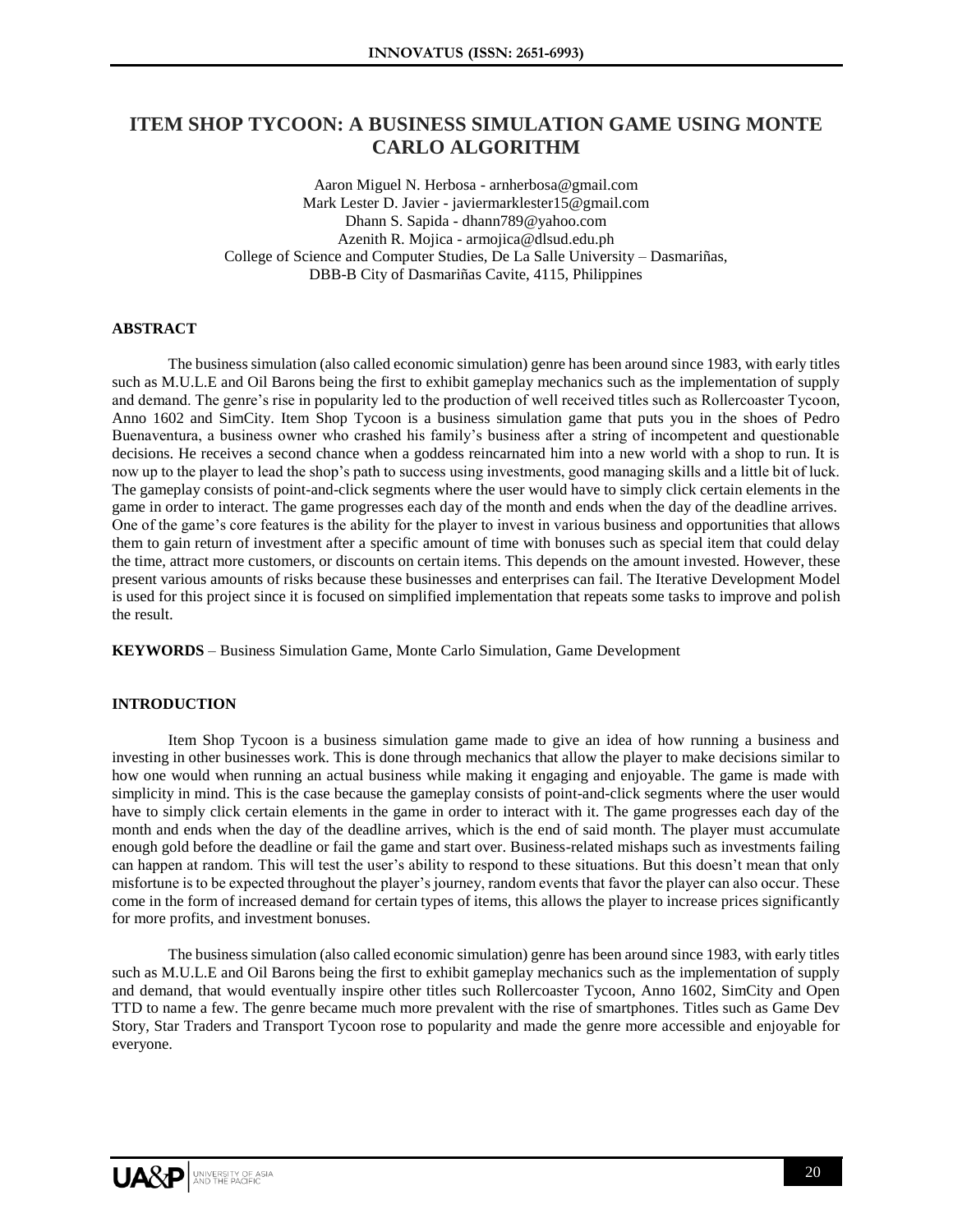The proponents' target audience are teenagers from 13 up to 21 years of age. This is the case because this age group can better enjoy and appreciate what Item Shop Tycoon has to offer because they are at the age where they can grasp basic concepts of financial investments and entrepreneurship.

The game is a 2D game that features a character design similar to that of Japanese Role-Playing Games (or JRPGs) in which most of the characters in-game are shown in short and very appealing forms. This is alternatively called "chibi", a slang Japanese term to describe something short. It also includes a colorful and detailed background. The game allows the player to take on the role of running an actual shop that involves managing prices, stock, and customer needs in a small compact environment that has events and opportunities like a real shop would have.

# **LITERATURE REVIEW**

# **Local Literature**

### *Roxas Night Market (J. L. Cordova, 2017)*

In this game, the mayor of Davao City has assigned the player the task of making Roxas Avenue, a place that is nothing more than a passageway for cars, jeepneys, motorcycles and other vehicles, into a successful marketplace that will attract locals and tourists. It is up to the player to manage the stores and resources available to turn Roxas Avenue into the Roxas Night Market [1]. This game is a business simulator that was one of the inspirations for Item Shop Tycoon. It is a game that is simple and easy to understand. You put up various kinds of shops such as an Isaw store, a Kwek-kwek stall, and an ice cream stand. These shops can be upgraded in order to attract more customers, be able to hold more stock, or decrease the amount of time spent providing the goods to the customers.

# *Millennials are changing the game in the Philippine Stock Exchange* (*D. J. Magturo, 2017)*

The article explains that there has been a rise of young men and women that are investing in the stock market, a place that is commonly dominated by older men and women in their late 20s and above. The rapid rise of technology has also been a significant factor of this trend. Jose T. Pardo, the chairman of the Philippine Stock Exchange, has stated that the PSE has joined the digital age and that these young people or millennials, well-versed in the workings of current technology, are quick to adapt so they are now seeing a surge of these people investing their money in the stock market [2].

 While investing is not only limited to the stock market, the article does indicate that young people are now interested in investing their money into various ventures. This shows that a game such as Item Shop Tycoon can make a significant impact in further increasing the number of young investors as well as promote good financial habits such as saving and wise spending when done right.

### **Foreign Literature**

### *Merchant (Retora Game Studios, 2018)*

Merchant is a business simulation game developed by Retora Game Studios. It puts the player in the shoes of a shopkeeper who manages heroes and crafters. Heroes are people with combat experience that the player can hire in order to get raw materials from dangerous places and crafters are in charge of making products such as weapons and potions out of the raw materials that the player provides. The game also includes mechanics that role playing games tend to have such as leveling up and managing heroes' equipment so that they will be prepared for far more dangerous places in search of materials [3]. Merchant is available for Android, iOS and even PC. It can be downloaded for free in the Google Play Store, Apple App Store and Steam respectively.

This game shares some similarities to Item Shop Tycoon's shop management mechanics. Merchant's main gameplay of getting raw materials, crafting products out of said materials and then selling them for a profit shows that even with simple game mechanics, it can still be engaging for interested players and be very well received.

### *Moonlighter (Digital Sun, 2018)*

Moonlighter is an action role-playing game that has the player take the role of Will, a shopkeeper that dreams to be a hero [4]. The game features two sets of activities based on the time of day. During daytime, the player is expected to sell items in his shop, this includes putting items on sale, setting appropriate prices, recruiting assistants and upgrading certain parts of the shop to increase profitability. The player can also talk to non-player characters (NPCs) scattered about the village that the protagonist resides in. Doing so can reveal quests that could earn the player beneficial rewards in order to progress further into the game's storyline as well as be able to craft and upgrade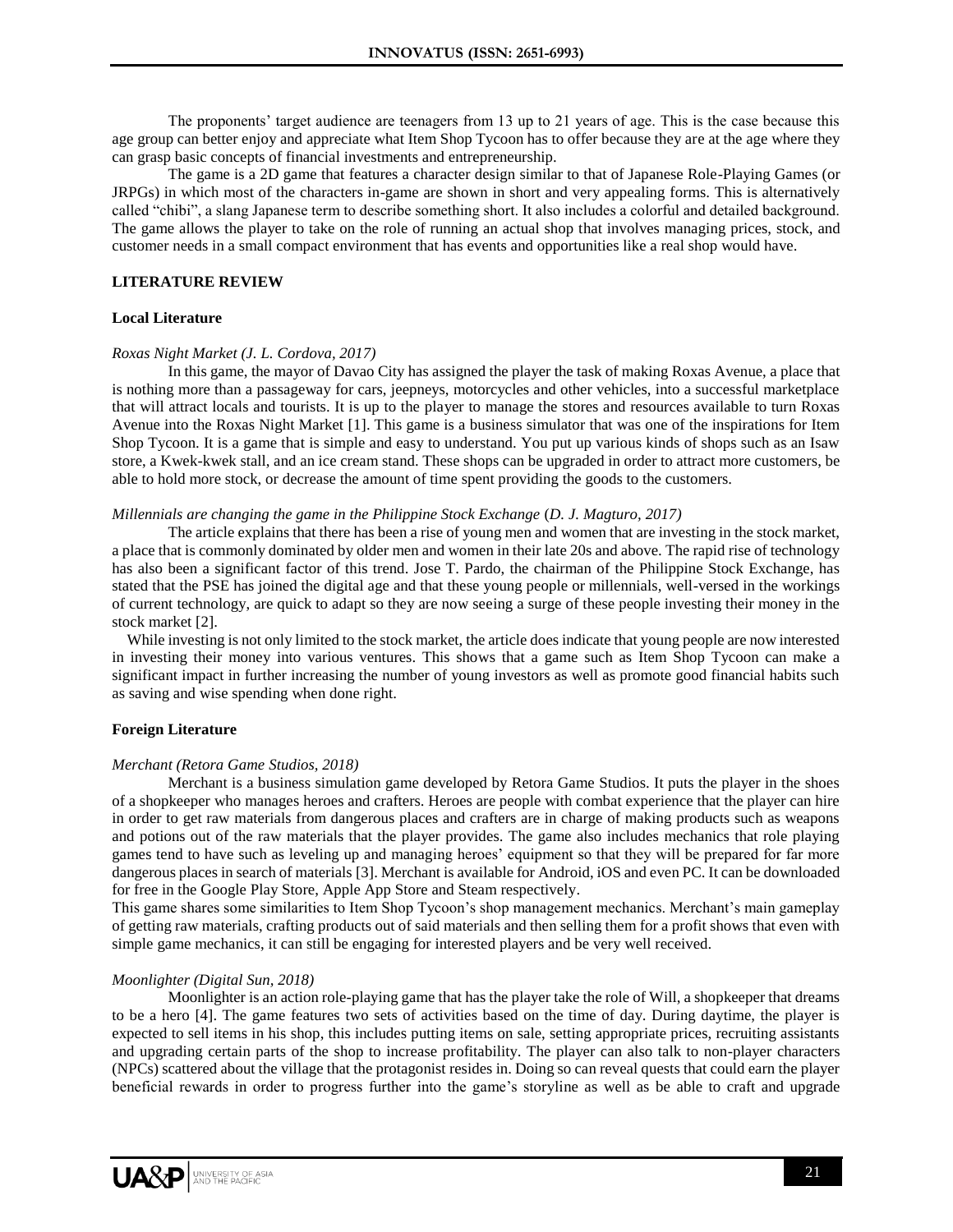equipment. At night, however, the player can explore gates that lead to different dungeons, facing various enemies with various strengths and weaknesses. This activity allows the player to gain loot and accomplish quests. Moonlighter's similarities to Item Shop Tycoon primarily lies on the shop keeping mechanics. Similar to the former, the latter features setting of prices and shop upgrades. However, another similarity lies in one of the notable minor features in the game that gives the player the option to invest money in the market through an in-game bank.

# **METHODOLOGY**

The Iterative development model was used for this project because it focused on an initial simplified implementation that repeated some tasks to improve and polish the result. This allows easier testing and debugging of the software during development. The whole project is divided into separate builds and these builds can be repeated to add improvements and changes that can easily be implemented for each repeated build allowing the next result to be better than the previous one.

In order to develop the game, Unity 5.3.4 was the game engine used. Paint Tool Sai 1.2.5 was utilized in order to make the designing process much faster and simpler. The software mentioned allowed the proponents to experiment and creatively work towards the creation of the assets used in the game. These include character sprites, portraits and game locations. In order to animate the character sprites used in the game, Adobe Animate CC 2017 was used. Prototypes of the user interfaces of the game were created using Balsamiq Mockups 3.

The game's design is based on the principle that games should be simple and easy to understand in order to let the player enjoy the game without keeping in mind too many variables and underlying game mechanics. It is a fantasy video game because the proponents found that there is more creative freedom in this genre compared to a business simulation based on real life places and events. Because of this decision, the game's assets have a distinct art style that is similar to great works of fiction in the fantasy genre. So, characters come in various races such as elves and demi humans, aside from the usual human character designs. The art for the shop as well as the characters were first designed by hand and further improved through art tool programs. Improvements are then made over time depending on the direction of the development cycle. As mentioned earlier, the game is a fantasy business simulation that has embedded simplicity into its game design decisions. There is no point in doing complex game mechanics if the player base is alienated and intimidated in the process. However, this does not mean that there is a case of over simplicity in the game's mechanics. The proponents strive to find that balance between deep, meaningful gameplay and simplicity.

The player is expected to manage the shop and sell as much products as possible within an in-game day. Various customers arrive in the store with a certain item in mind but whether or not they will buy items from the player's shop is based on the customer's buy chance, a value that can be upgraded as the player progresses through the game. These characters have varying occupations and clothing that is appropriate to the setting. If a customer detects that a desired type of item is available, a stat bonus is awarded to the player. This bonus comes in the form of increased buy chance for the customer that comes in the store, a variable in the game that determines whether or not the customer will buy the item or not. This allows for variation and gives room for player choice.

Since the game's requirement is to reach a certain amount of gold before in 30 in-game days, another method can be employed by the player in order to reach the requirement amount quicker. This can be through investing in other businesses. This allows the player to provide money for other businesses in need of an investment in order to get a return, getting more gold than what was invested. However, just like in real business investments, this is not assured. There is a chance that a business might fail and only a half or a quarter of the expected return of investment may return to the player. The success rate of a business can be seen in the investment information menu, where the player can see the success rate percentage that is predicted using a Monte Carlo Algorithm.

The game uses a form of Monte Carlo algorithm in order to predict in-game investment stocks. According to an article on Palisade [5], a Monte Carlo simulation is a computerized mathematical technique that allows one to account for risk in quantitative analysis and decision making. This is commonly used in professions such as finance, manufacturing, engineering and research and development. The simulation provides the user with a range of possible outcomes and probabilities in order to help them make decisions. Which is why the proponents have found this algorithm to be quite important for the investment feature as it allows the player to make a decision whether or not they would want to invest on a particular company.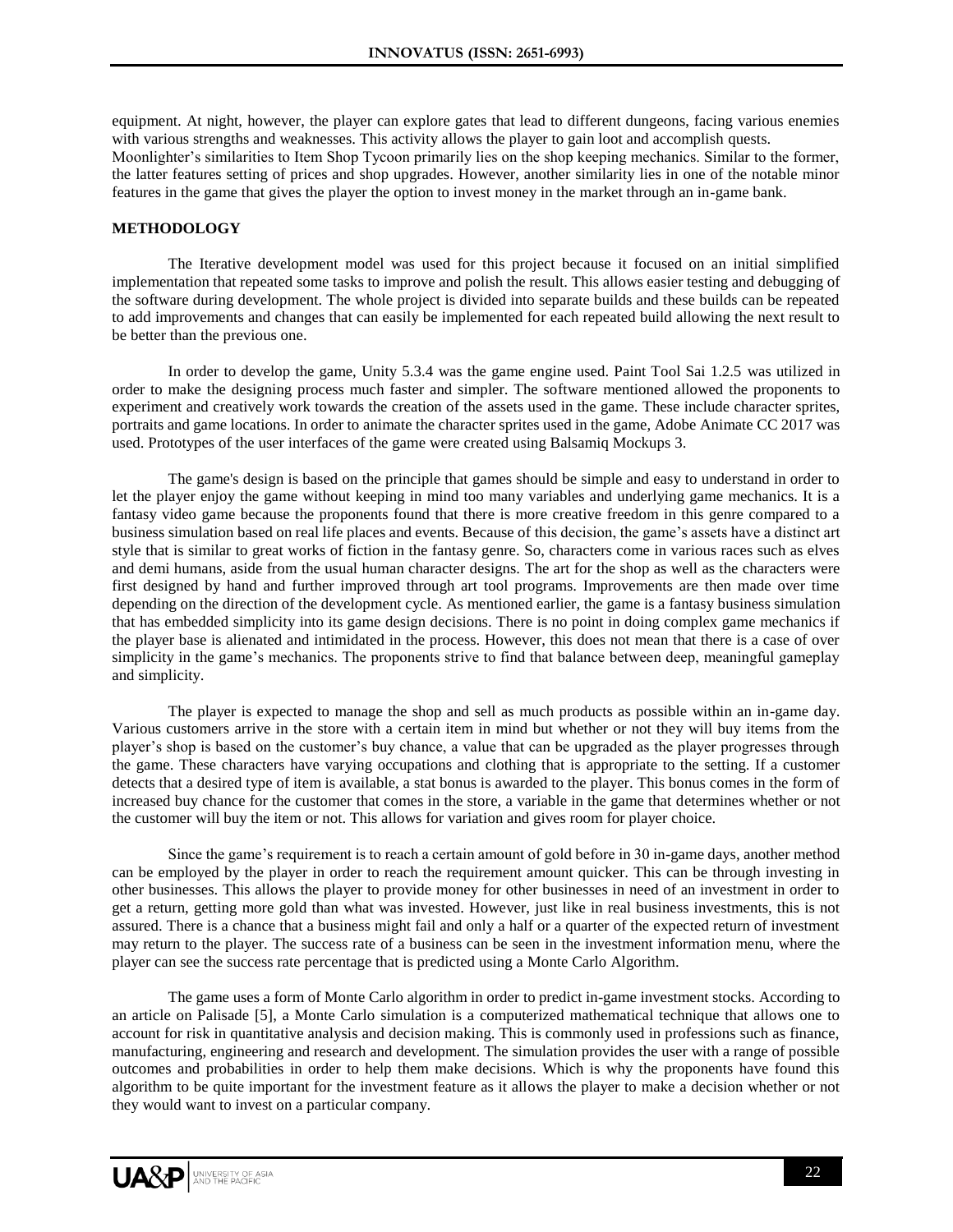This algorithm uses a uniform distribution in order to get the returns of the investment. This is implemented into the game by first randomly generating the sales figures of a company for 10 days and using the minimum and maximum values of the data as input for the algorithm to predict the return of investment that the player might receive after a required amount of in-game time has passed.

The proponents have distributed survey questionnaires to 100 individuals, 50 of which are in the I.T sector and another 50 in the Business sector, in order to gather their views and opinions about the game through a predefined set of questions that can be answered by a rating of 1 to 5, 1 being the lowest score and 5 being the highest possible score. There is also a section in the end of the survey where respondents can put their own comments or suggestions about the game.

These survey questionnaires include questions regarding the aspects of the game such as the story, gameplay and audio. The questionnaires include five choices, displayed using numbers ranging from 1 to 5, that would allow them to express how much they agree with the question presented. Below are the choices that the respondents can choose from.

- 5 Strongly agree
- 4 Moderately Agree
- $3 \text{Agree}$
- 2 Disagree
- 1 Strongly Disagree

# **RESULTS**

### **Table 1. Story and Game Objectives**

| <b>Criterion</b>                                                   |    |    |  | Total |
|--------------------------------------------------------------------|----|----|--|-------|
| 1.1 Story is clear and straightforward                             | 28 |    |  | 64    |
| 1.2 Game objectives are explained in a clear manner                | 29 |    |  | 64    |
| 1.3 The story and game objectives provide a good player experience | 26 |    |  | 64    |
| 1.4 The story is presented in a simple and understandable manner.  | 28 | 29 |  | 64    |

#### **Table 2. Visual Elements**

| Criterion                                                             |    |  | Total |
|-----------------------------------------------------------------------|----|--|-------|
| 2.1 Characters are visually pleasing                                  |    |  | 64    |
| 2.2 The characters and game items are appropriate to the setting      |    |  | 64    |
| 2.3 User Interface is visually pleasing and did not get in the way of | 34 |  | 64    |
| player experience                                                     |    |  |       |

### **Table 3. Originality**

| Criterion                                             |  |    |  | <b>Total</b> |
|-------------------------------------------------------|--|----|--|--------------|
| 3.1 I have played a game similar to this before       |  | 16 |  | 64           |
| 1.3.2 Game objectives are explained in a clear manner |  |    |  | 64           |

#### **Criterion 5 4 3 2 1 Total** 4.1 The music and sound effects are clear and understandable 28 34 2 64 4.2 The music and sound effects are appropriate for the setting and gameplay. 33 19 12 64 4.3 The audio did not hamper on the player experience. 27 31 5 1 64

## **Table 4. Audio**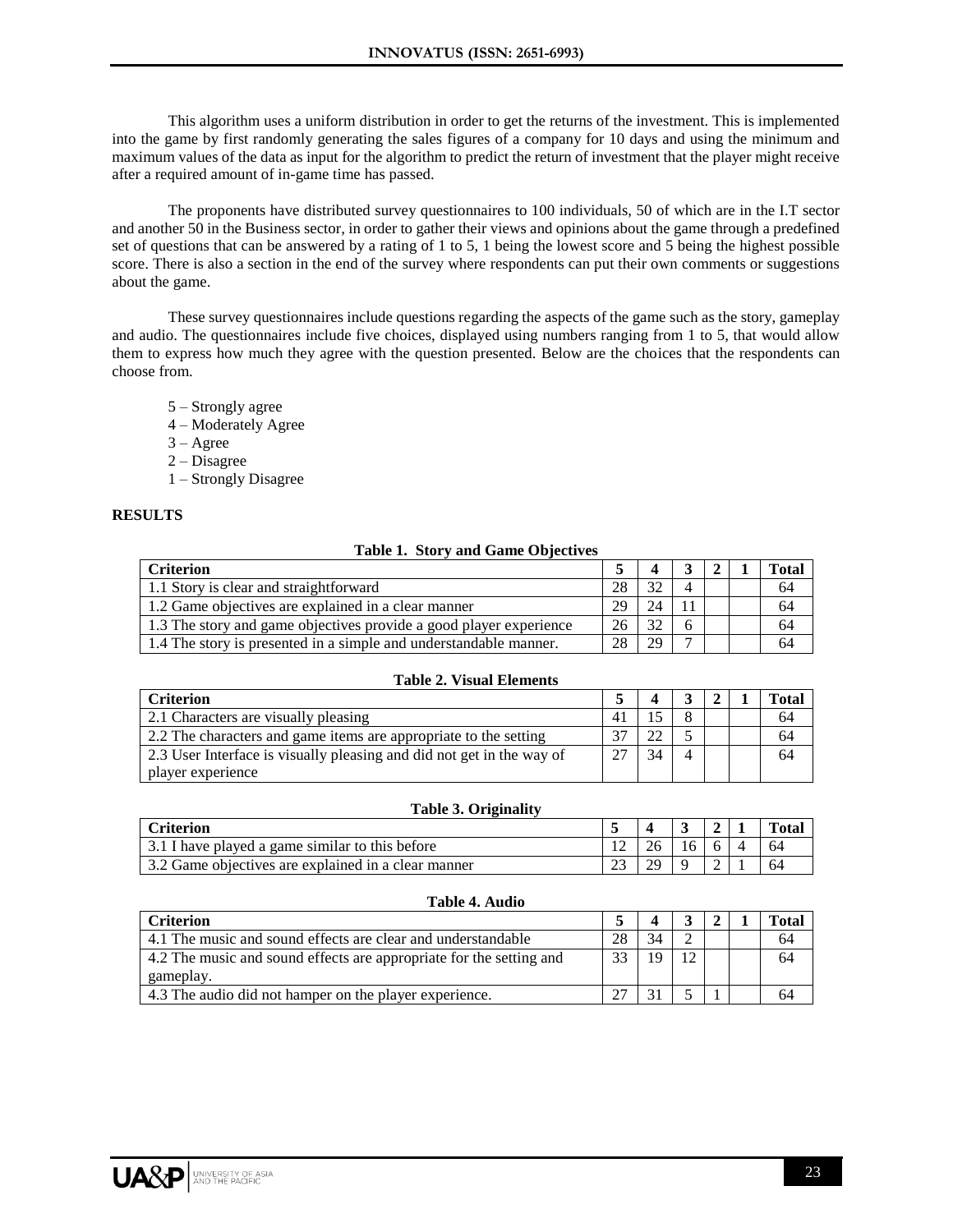#### **Table 5. Game Playability**

| <b>Criterion</b>                                   |  |  | Total |
|----------------------------------------------------|--|--|-------|
| 5.1 Gameplay is smooth and runs without any issues |  |  | 64    |
| 5.2 Gameplay is fun and engaging                   |  |  | 64    |
| 5.3 Features work as intended                      |  |  | 64    |

|  |  | Total |
|--|--|-------|
|  |  | 64    |
|  |  | 64    |
|  |  |       |

#### **Table 7. Features**

| <b>Criterion</b>                                              |     |  |  | <b>Total</b> |
|---------------------------------------------------------------|-----|--|--|--------------|
| 7.1 Investment system is simple to understand                 |     |  |  | 64           |
| 7.2 Investment system contributed to a good player experience | 20. |  |  | 64           |
| 7.3 Upgrade system contributed to a good player experience    |     |  |  | 64           |

# **DISCUSSION**

From the data presented in the results, it is clear that the game is well-received in almost all aspects. In the first table, it delves into the game's story and its objectives. The respondents found it necessary to gather data regarding the respondents' reception on the game's approach to a simpler form of storytelling through cut scenes. It is also important to explore what their opinion is regarding how the game puts emphasis on the important objectives that player must accomplish. As seen in Table 1, it is clear that the method of expressing the story to the player was well received by the respondents. It is also evident, based on the number of respondents who answered 5 and 4 in item 1.2 and 1.4 of Table 1, that objectives were explained clearly and that the story is simple for them to understand.

The second table details how Item Shop Tycoon's visual elements affected the player experience. Visual elements include the character assets, item assets and the user interface. It is clear that respondents' reception of the characters is positive and that they find them and the in-game items appropriate to the setting. The user interface was well-received as well. It is a simple and straightforward design proved to be visually pleasing and did not hamper on their experience as shown in the Item 2.3 of Table 2.

The third table delves into the originality of Item Shop Tycoon. On item 3.1, when questioned whether or not respondents have played a game similar to what they were presented, it is evident that the majority of them agree that they have played similar business simulation games before. This may prove that the genre itself has gained significant popularity.

Audio is an aspect of the game that was also well received by the respondents. In Table 4, it shows that they agree that it is both appropriate to the setting and that it was clear and audible, noting the majority who also agreed that the game's audio did not hamper on their experience with the game.

It is clear based on the gathered survey data that other aspects of the game such as playability, difficulty as well as in-game features such as the investment and upgrade system gained positive reception among the respondents.

# **CONCLUSIONS AND RECOMMENDATIONS**

Item Shop Tycoon's main purpose is to inspire people into properly managing their financial resources and explore the idea of entrepreneurship as a potential means of achieving success. The game's positive reception among the respondents prove that business simulation games has an untapped potential to do that.

The proponents recommend that more games be developed embodying the same purpose. To further popularize the business simulation genre and inspire a generation of individuals who are financially responsible and do not shy away from the notion of exploring the opportunities that the business sector entails.